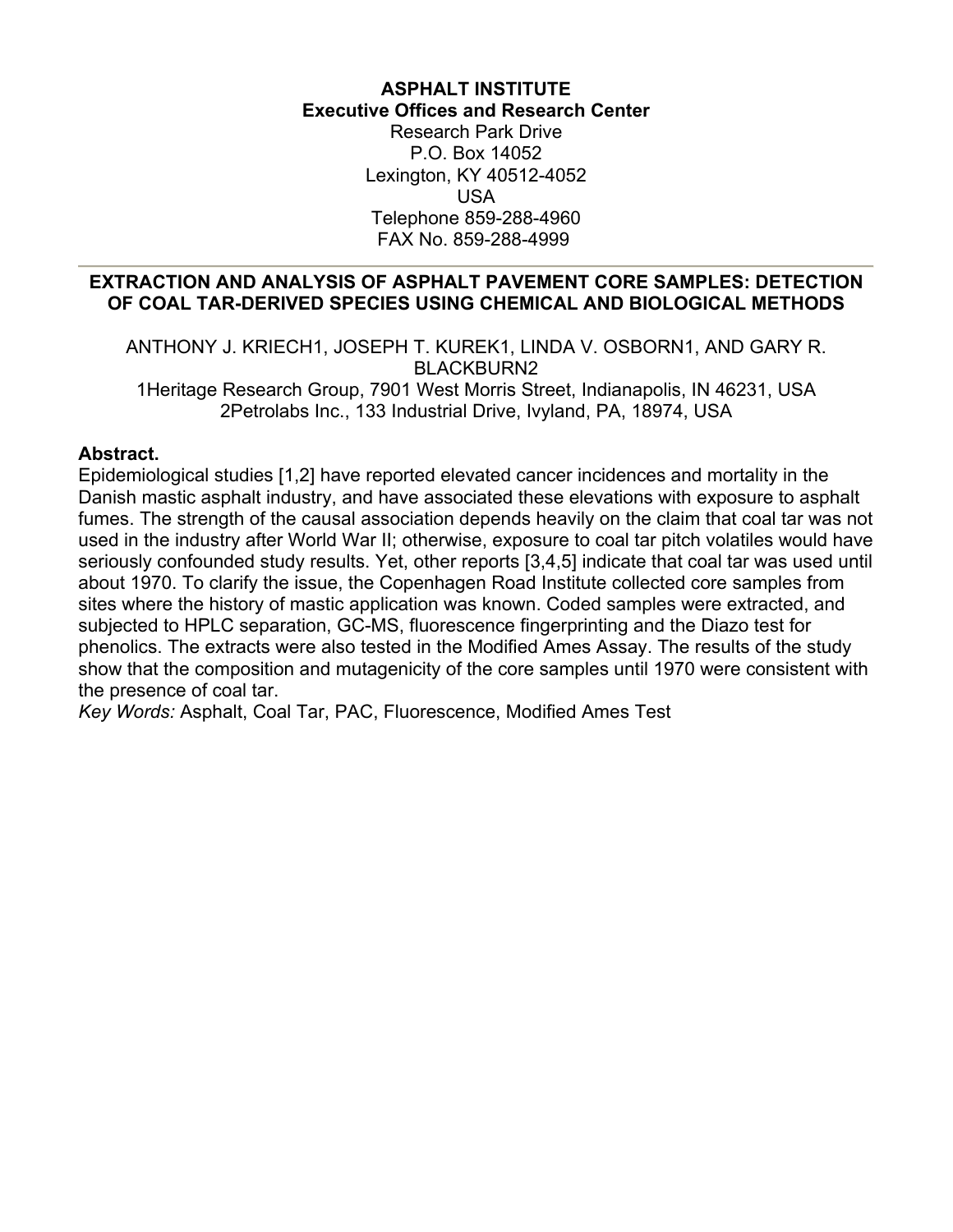#### <span id="page-1-0"></span>**CONTENTS [INTRODUCTION](#page-1-0)**

#### [MATERIALS AND METHODS](#page-2-0)

[Asphalt Pavement Core Samples](#page-2-0) **[Separation of Binder from Aggregate](#page-2-0)** [PAH Analysis](#page-2-0) [Analysis for Phenols](#page-3-0) [Fluorescence Assay for PACs](#page-3-0) [Modified Ames Test](#page-3-0)

# **[RESULTS](#page-3-0)**

[Core sample analyses](#page-4-0)

[Comparison of Core Samples with U.S. and European Asphalts and Coal Tars](#page-5-0) [Analysis of Refumed Mastic Asphalt Pavement Samples](#page-5-0) [Analyses of Reformulated Pulver Binder and Fumes: Comparison to the Coal Tar](#page-6-0)  [Distillate Oils and Asphalt Used in the Reformulation](#page-6-0) [Comparison of Reformulated Pulver Residue with Danish Mastic Core Samples](#page-7-0) [Fluorescence Emission Spectra of Coal Tar, 1963 Pulver and 1970 Pulver](#page-7-0) [Comparison of Modified Ames Test Mutagenicity Indices for the Eleven Core](#page-7-0)  **[Samples](#page-7-0)** 

## **[DISCUSSION](#page-8-0)**

## **[REFERENCES](#page-8-0)**

#### **INTRODUCTION**

A series of epidemiological studies of Danish mastic asphalt workers [1,2] reported elevated mortalities and higher incidences of cancer of the bladder, lung and gastrointestinal tract. The author of the studies attributed these effects to occupational exposure to asphalt (bitumen) fumes. The conclusion rests heavily on her contention that mastic asphalt workers were not exposed to coal tar pitch volatiles, a recognized human carcinogen, during the period following World War II when the men were employed in laying mastic asphalt pavement.

Several lines of information suggest that this assumption may be incorrect. First, records of the Danish Road Authority from the 1950s [3] specify the admixture of coal tar-derived anthracene oil to mastic pavement. Second, an engineer for the Danish Road Administration stated in a letter to the author (AJK) [4] that coal tar was commonly used in mastic pavements until at least 1970. And third, IARC scientists recently concluded that any retrospective epidemiology study of asphalt paving workers in Europe (Denmark was one of eight countries surveyed) would be limited by coal tar confounding up until at least the 1970s [5,6].

In an effort to resolve the issue of coal tar use in mastic asphalt pavements, we obtained asphalt core samples from Copenhagen streets which were paved with mastic asphalt during the time period at issue (i.e. 1950 - 1970). The samples were taken and coded by the Copenhagen Road Institute and shipped to our laboratory. One sample was also sent from 1991 pavement and was known not to contain coal tar. They were then extracted with carbon disulfide to recover the binder and subjected to a variety of physical, chemical and biological characterizations specifically designed to detect the presence of coal tar.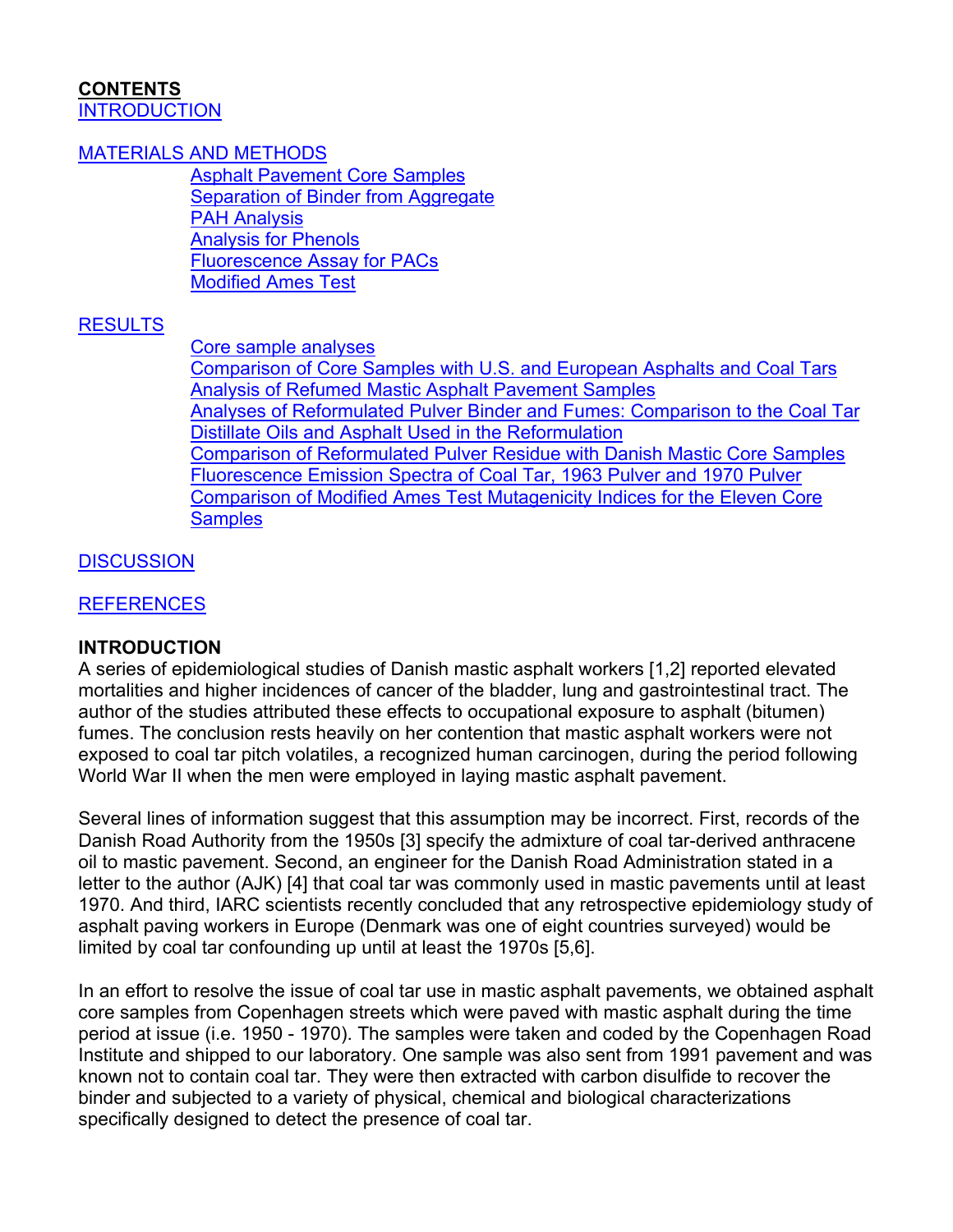<span id="page-2-0"></span>In addition, several core samples were reheated to paving temperatures, and fumes were collected and analyzed for coal tar-derived components. Finally, pulver asphalt (one component of mastic paving) was reformulated using Danish government records [3] from the time period of interest. Fumes generated from the reformulated coal tar-containing asphalt were compared to those from neat asphalt and coal tar from U.S. and European sources.

## **MATERIALS AND METHODS**

#### *Asphalt Pavement Core Samples*

Pavement cores were collected and removed in triplicate by the Copenhagen Road Institute. Information on the street location and year of placement of each core can be found in [Table 1](#page-3-0).

One set of the sample pavement cores was sent directly to Heritage Research Group, Indianapolis, Indiana, USA, where they were photographed and sized. The pulver (bottom layer) and the mastic (top layer) -- both of which are laid by mastic asphalt crews [4] -- were separated using a diamond saw. Both layers from each core were air dried to remove moisture.

## *Separation of Binder from Aggregate*

Mastic paving materials consist of two basic components: the crushed stone (termed "aggregate") and the binder (the asphalt or tar component). In order to conduct analyses on the binder portion of pavement, it was therefore necessary to extract the binder from the core samples using an organic solvent. ASTM D-2172 Method B [7] was used, except carbon disulfide was substituted as the extractant to ensure that any coal tar present would also be solubilized [8]. The carbon disulfide was removed by rotary evaporation at 100°C.

**[Contents](#page-1-0)** 

#### *PAH Analysis*

Carbon disulfide extraction residues were prepared for PAH analysis essentially according to the method of Wallcave et al. [9]. In brief, the residues were dissolved in benzene. Then isooctane was added, followed by pentane to precipitate the pentane-insoluble asphaltenes. The precipitate was removed by filtration, and the resulting solution was concentrated by rotary evaporation. The residue was then dissolved in iso-octane and extracted with DMSO. The DMSO layer was isolated and the aromatics were precipitated by addition of water and then back-extracted into iso-octane.

NIOSH Method 5506 [10] using a Waters 600E high pressure gradient pump, (HPLC) a 900 photodiode array detector and a Model 470 fluorescence detector. Separations were performed on a Supelco PAH column using a water-acetonitrile gradient.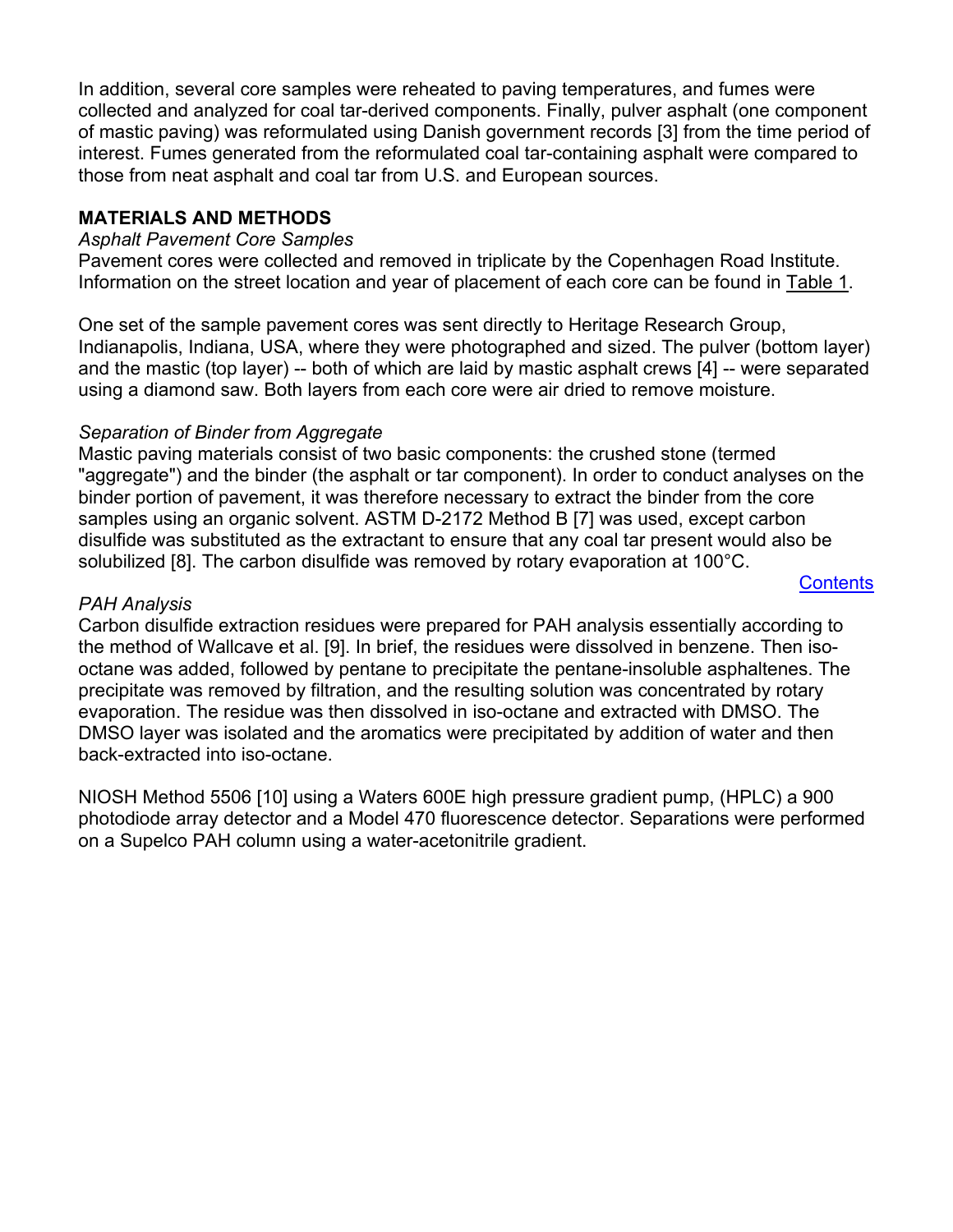<span id="page-3-0"></span>

| Date Placed | Location/Road    | <b>Markings</b> | Pavement<br><b>Type</b> | Percent<br><b>Binder</b> | Height<br>(mm) |
|-------------|------------------|-----------------|-------------------------|--------------------------|----------------|
| 1952        | Norre Alle       | 2NA             | Pulver                  | 10.05                    | 33             |
| 1952        | Norre Alle       | 2NA             | <b>Mastic</b>           | 10.86                    | 53             |
| 1952        | Norre Alle       | 5NA             | Pulver                  | 6.67                     | 33             |
| 1952        | Norre Alle       | 5NA             | <b>Mastic</b>           | 10.61                    | 56             |
| 1957        | Hausergade       | 2HB             | Pulver                  | 8.00                     | 41             |
| 1957        | Hausergade       | 2HB             | <b>Mastic</b>           | 11.20                    | 64             |
| 1957        | Hausergade       | 4HB             | Pulver                  | 4.90                     | 25             |
| 1957        | Hausergade       | 4HB             | <b>Mastic</b>           | 10.60                    | 81             |
| 1963        | Ny Carlsberg Vej | 1CA             | Pulver                  | 5.34                     | 48             |
| 1963        | Ny Carlsberg Vej | 1CA             | <b>Mastic</b>           | 9.93                     | 96             |
| 1967        | Kalvebod Brygge  | 3KA             | Pulver                  | 4.04                     | 81             |
| 1967        | Kalvebod Brygge  | 3KA             | <b>Mastic</b>           | 12.01                    | 81             |
| 1970        | Eng Vej          | 1EB1            | Pulver                  | 5.65                     | 23             |
| 1970        | Eng Vej          | 1EB1            | <b>Mastic</b>           | 9.22                     | 48             |
| 1991        | Farum Midtpunkt  | 1FM             | Pulver                  | 4.45                     | ---            |
| 1991        | Farum Midtpunkt  | 1FM             | <b>Mastic</b>           | 10.43                    |                |

# TABLE 1. Copenhagen mastic asphalt pavement core samples

#### *Analysis for Phenols*

Coal tar contains significant quantities (> 0.1%) of phenolic compounds, while asphalt binder contains only parts per million levels [11]. The Diazo reaction, DIN Method 52 034 (German Standards Method) [12] was developed in the 1920s specifically to detect the presence of coal tar in bitumen. The method employs a benzene diazonium chloride solution which, under alkaline conditions, turns red in the presence of phenols.

# **[Contents](#page-1-0)**

#### *Fluorescence Assay for PACs*

Fingerprint emission spectra were obtained using a Perkin Elmer Luminescence Spectrometer LS50B by scanning from 200-520 nm. Forty scans with an excitation increment of 5 nm, scan speed at 1000 nm/min and slit widths at 3 nm, were collected. Single emission spectra were extracted from this data base.

#### *Modified Ames Test*

The Modified Ames Test was performed in accordance with the procedures described in ASTM Standard Method E 1687-95 [13]. In some cases, the quantity of sample available was too small to permit testing at the full number of doses specified.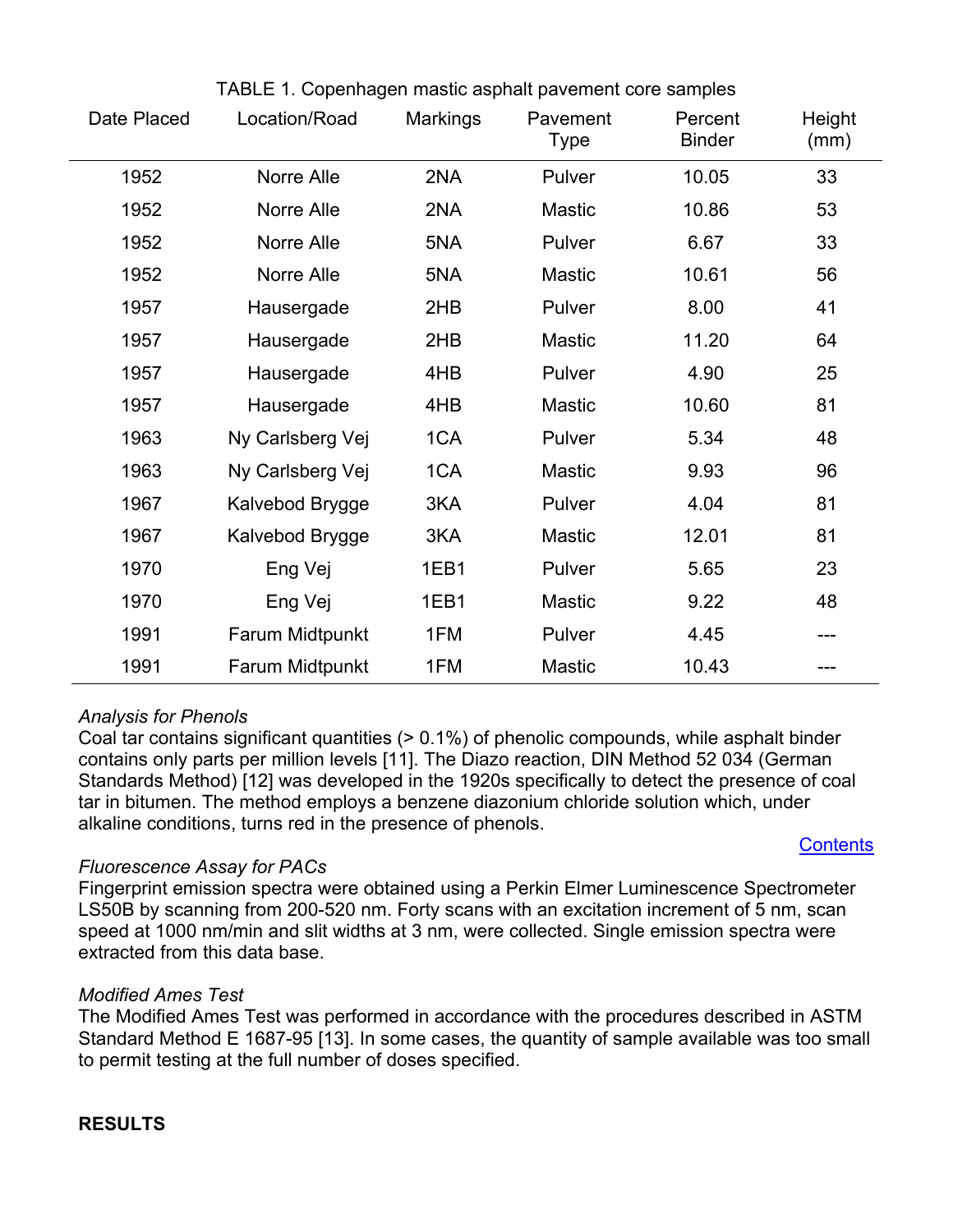#### <span id="page-4-0"></span>*Core sample analyses*

Table 2 shows the results of PAH and Diazo-reaction analyses of extracted bitumen binder.

| Date | Sample           | Pavement<br><b>Type</b> | Total of 16 PAHs Diazo<br>$(mg/kg)^1$ | Reaction <sup>2</sup> | Mutagenicity<br>Index |
|------|------------------|-------------------------|---------------------------------------|-----------------------|-----------------------|
| 1952 | 2NA              | Pulver                  | 2,573                                 | $\ddot{}$             | 9.8                   |
|      |                  | Mastic                  | 1,558                                 | $SL+$                 | 5.4                   |
|      | 5NA              | Pulver                  | 7,730                                 | $\ddag$               | 23                    |
|      |                  | Mastic                  | 1,867                                 | $\ddot{}$             | 5.9                   |
| 1957 | 2HB              | Pulver                  | 5,744                                 | $\ddot{}$             | 27                    |
|      |                  | <b>Mastic</b>           | 2,494                                 | $\ddot{}$             | 9.0                   |
|      | 4HB              | Pulver                  | 10,340                                | $++$                  | 48                    |
|      |                  | <b>Mastic</b>           | 1,442                                 | $SL+$                 | 8.8                   |
| 1963 | 1CA              | Pulver                  | 9,280                                 | $++$                  | 50                    |
|      |                  | Mastic                  | 1,009                                 | $SL+$                 | 4.4                   |
| 1967 | 3KA              | Pulver                  | 2,340                                 | $\ddot{}$             | 10                    |
|      |                  | Mastic                  | 103                                   | $SL+$                 | 1.5                   |
| 1970 | 1EB1             | Pulver                  | 333                                   | $\ddot{}$             | 3.1                   |
|      |                  | Mastic                  | 14                                    |                       | 1.3                   |
|      | 1EB <sub>2</sub> | Pulver                  | 233                                   |                       | 6.3                   |
|      |                  | Mastic                  | 152                                   | $SL+$                 | 2.5                   |
|      | 3EB1             | Pulver                  | 730                                   | $\ddot{}$             | 3.8                   |
|      |                  | Mastic                  | 68                                    |                       | 2.8                   |
|      | 6EB              | Pulver                  | 432                                   | $SL+$                 | 1.1                   |
|      |                  | Mastic                  | 95                                    |                       | 0.8                   |
| 1991 | 1FM              | Pulver                  | 76                                    |                       | 2.3                   |
|      |                  | <b>Mastic</b>           | 77                                    |                       | 1.1                   |

TABLE 2. Analyses of Danish mastic asphalt pavement core samples

**[Contents](#page-1-0)** 

<sup>2</sup>Diazo Reaction [22]: + = positive; ++ = strong positive; SL+ = slight positive; - = negative Also shown are the Mutagenicity Indices (MIs) determined using the Modified Ames Test (discussed below). The data indicate that the levels of unsubstituted PAH in pavements placed from 1952 to 1970 were considerably higher than those in the 1991 sample (factors ranging up to 136-fold). In all cases, the pulver layers showed significantly higher levels of PAH than the corresponding mastic layers. Qualitative responses in the Diazo-reaction for phenols were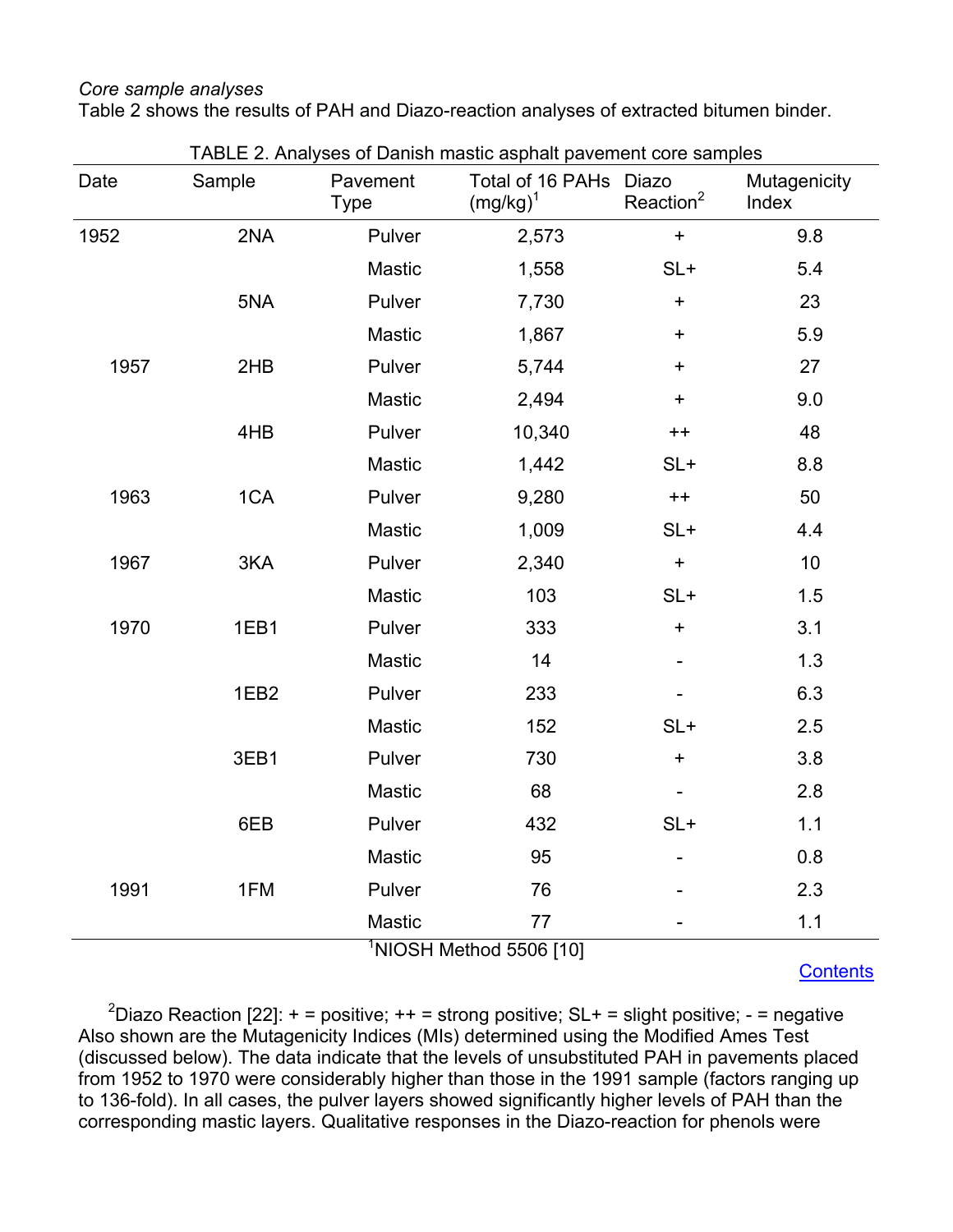<span id="page-5-0"></span>strongest for those samples with the highest levels of unsubstituted PAHs, and also showed a rough correlation with relative amount of PAH for the lower level samples.

# *Comparison of Core Samples with U.S. and European Asphalts and Coal Tars*

To confirm that levels of unsubstituted PAHs and Diazo reactivities seen in [Table 2](#page-4-0) were uncharacteristic of coal tar-free asphalt binder, the comparisons in [Table 3](#page-5-0) were drawn between selected core samples and typical asphalt binder products. The core samples had PAH levels from 0.06 to 6% of the neat European coal tar, while the corresponding levels for neat asphalt ranged from 0.006 (European) to 0.01% (U.S.). Diazo reactivity followed PAH concentrations.

| <b>Material</b>                              | Total of 16 PAHs (ppm) | <b>Diazo Reaction</b> |
|----------------------------------------------|------------------------|-----------------------|
| Mean of seven European bitumens <sup>1</sup> | 10                     | N/A                   |
| Mean of twelve US bitumens                   | 24                     |                       |
| Mastic sample 2NA (pulver layer) (1952)      | 2,573                  | $+$                   |
| Mastic sample 4HB (mastic layer) (1957)      | 1,442                  | $SL+$                 |
| Mastic sample 1CA (pulver layer) (1963)      | 9,280                  | $++$                  |
| Mastic sample 1EB (mastic layer) (1970)      | 95                     |                       |
| European coal tar <sup>1</sup>               | 152,647                | N/A                   |
| Low temperature US coal tar<br>$1 -$         | 63,160<br>$\cdots$     | $++$                  |

TABLE 3. Analytical comparison of selected core samples with standard asphalt and coal tar products

# <sup>1</sup>Brandt [9]

NA = Not Available for Testing

The lower than expected levels of PAH (even assuming that Danish mastic asphalt was blended with 15% or less of coal tar) probably reflects the fact that the samples in question were fumed at the time of original pavement application resulting in a loss of PAHs. This conclusion is supported by data from pulver layer reformulation and refuming experiments described below.

# **[Contents](#page-1-0)**

# *Analysis of Refumed Mastic Asphalt Pavement Samples*

Portions of two core samples (2HB and 1FM from [Table 1\)](#page-3-0) were refumed at the temperature used in the original mastic asphalt placement (250ºC). As [Table 4](#page-6-0) shows, measurable quantities of four of the sixteen PAHs determined using NIOSH Method 5506 (fluoranthene, pyrene, benzo[a]anthracene and chrysene) were detected in the fumes from sample 2HB, laid in 1957, while no PAH was detected in those from sample 1 FM, laid in 1991. Again, levels of PAH in the 1957 sample were relatively low, since significant quantities of PAH were undoubtedly lost to the fume during the original mastic placement.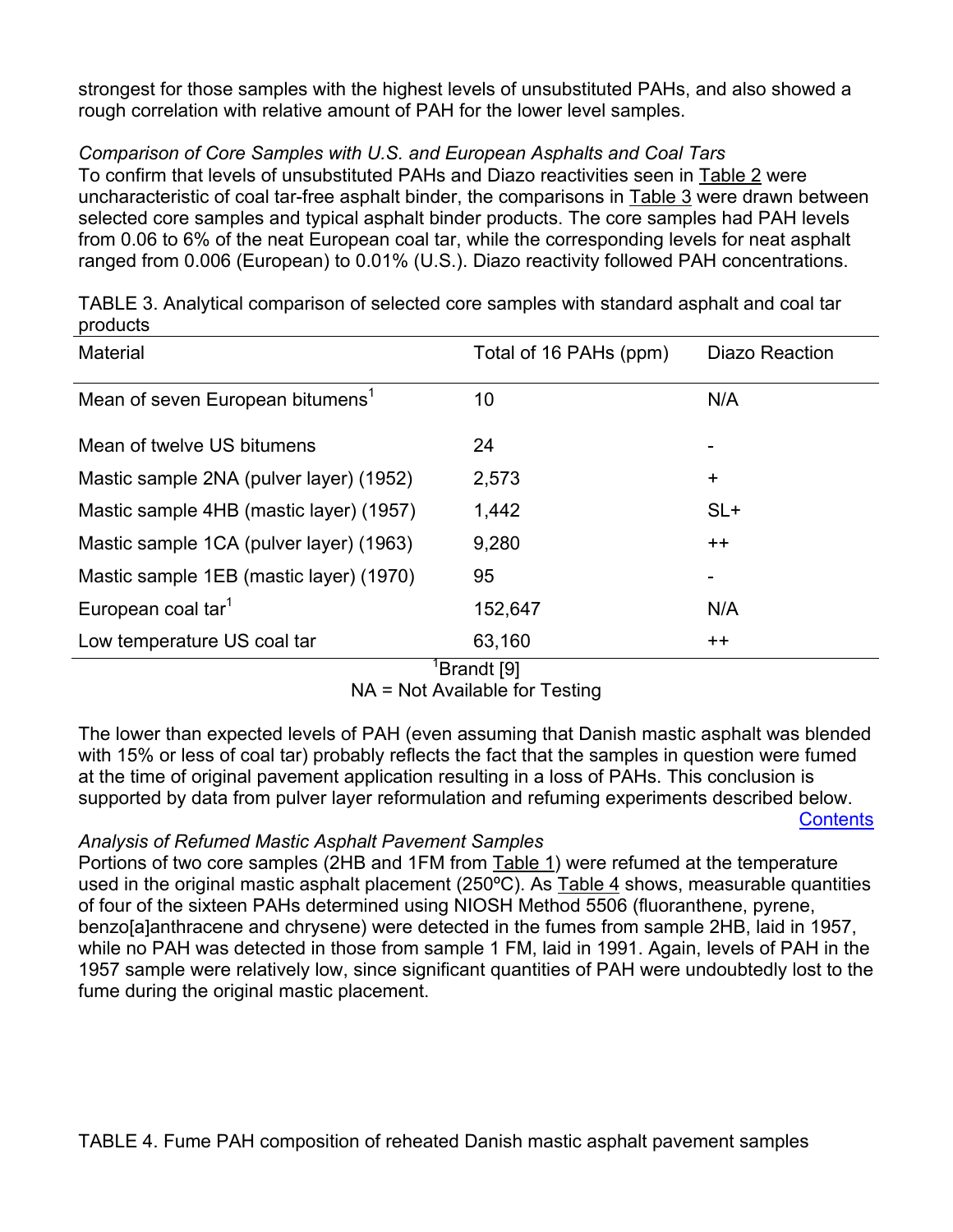<span id="page-6-0"></span>

|                    | Concentration (ug/m <sup>3</sup> ) |                   |  |
|--------------------|------------------------------------|-------------------|--|
| <b>PAH</b>         | Sample 2HB (1957)                  | Sample 1FM (1991) |  |
| Fluoranthene       | 6.3                                | BDL <sup>1</sup>  |  |
| Pyrene             | 3.3                                | <b>BDL</b>        |  |
| Benzo(a)anthracene | 1.3                                | <b>BDL</b>        |  |
| Chrysene           | 2.0                                | <b>BDL</b>        |  |

 $1$ Below Detection Limit <0.1 ug/m $3$ 

# *Analyses of Reformulated Pulver Binder and Fumes: Comparison to the Coal Tar Distillate Oils and Asphalt Used in the Reformulation*

Pulver binder containing coal tar distillate oils was reformulated using procedures outlined in a Danish Road Institute publication [3]. [Table 5](#page-6-0) presents compositional analyses of the reformulated pulver, fumes generated from it, and the residue after fuming. For comparison purposes, the same data are presented for the neat asphalt binder used in reformulation. Also presented is the PAH content of the coal tar distillate oils added to the simulated pulver mixture.

**[Contents](#page-1-0)** 

| TABLE 5. Compositional analyses of<br>reformulated Danish pulver asphalt and its<br>components |                              |                       |                   | TABLE 6. Comparison of reformulated<br>pulver residue with Danish samples |                           |  |
|------------------------------------------------------------------------------------------------|------------------------------|-----------------------|-------------------|---------------------------------------------------------------------------|---------------------------|--|
| <b>Material</b>                                                                                | Total of<br>16 PAHs<br>(ppm) | Wt. %<br><b>Fumes</b> | Diazo<br>Reaction | <b>Material</b>                                                           | Total of 16 PAHs<br>(ppm) |  |
| <b>Pulver Binder</b>                                                                           | 6,709                        |                       | $\ddot{}$         | <b>Pulver Residue</b>                                                     | 5,320                     |  |
| <b>Pulver Fumes</b>                                                                            | 50,000                       | 3.2                   | $\ddot{}$         | Mean 1952 Pulver                                                          | 5,152                     |  |
| <b>Pulver Residue</b>                                                                          | 5,320                        |                       | $+$               | Mean 1957 Pulver                                                          | 8,042                     |  |
| Coal Tar Oils                                                                                  | 44,678                       |                       | $+$               | 1963 1CA Pulver                                                           | 9,820                     |  |
| <b>Bitumen</b>                                                                                 | 16                           |                       |                   | 1967 3KA Pulver                                                           | 2,340                     |  |
| <b>Bitumen Fumes</b>                                                                           | 75                           | 0.9                   |                   | Mean 1970 Pulver                                                          | 349                       |  |
| <b>Bitumen</b><br>Residue                                                                      | 13                           |                       |                   |                                                                           |                           |  |

Levels of sixteen unsubstituted PAH in pulver were more than 400-times higher than those in neat asphalt, while the corresponding fumes showed a difference of well over 600-fold. The residues from fuming in each case showed similar trends. That the differences were attributable to the presence of coal tar-derived material was demonstrated by the analysis of the coal tar distillate oils, which had a PAH level of 44,678 ppm. The Diazo reaction for phenols tracked with the presence of coal tar. The quantity of fumes collected from the reformulated pulver was almost four-times higher than that from the neat asphalt used in the reformulation.

*Comparison of Reformulated Pulver Residue with Danish Mastic Core Samples*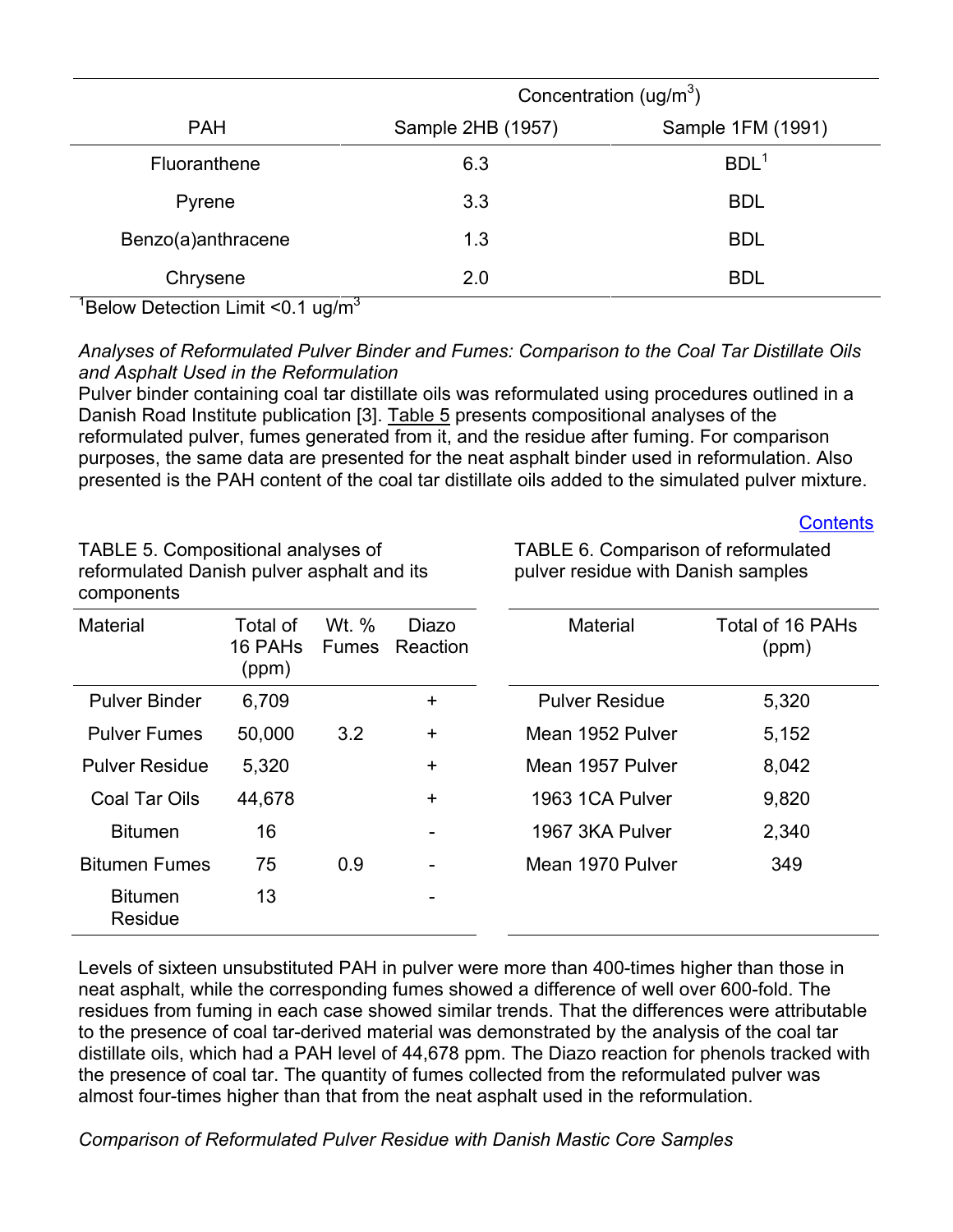<span id="page-7-0"></span>The degree of similarity between the PAH contents of pulver binder reformulated using Danish Road Institute specifications from the 1950s and the actual core samples from the same and later times is shown in [Table](#page-6-0) 6. The reformulation sample used for the comparisons is the residue from fuming, since it would be expected to be most similar to the core samples as it had already undergone one fuming at the time of analysis.

The data in [Table](#page-6-0) 6 show that the levels of NIOSH Method 5506 PAH for core samples of pavements laid in 1952, 1957, 1963 and 1967 are quite comparable to those from the reformulated pulver. The mean level for the 1970s samples was more than ten-times lower, possibly indicating a lower use of coal tar in mastic pavement at this site.

#### *Fluorescence Emission Spectra of Coal Tar, 1963 Pulver and 1970 Pulver*

Figure 1 shows emission spectra of a coal tar standard, together with those of 1963 and 1970 Pulver binders. The similarity between 1963 pulver binder and coal tar is evident. The 1970 sample, however, shows no such similarity.

**[Contents](#page-1-0)** 



#### 1 These graphs show fluorescence spectra after excitation of 310 nm **FIGURE 1. Comparison of the Fluorescence Emission Spectra of Coal Tar, 1963 and 1970 Pulver Binders**

*Comparison of Modified Ames Test Mutagenicity Indices for the Eleven Core Samples*  [Table 2](#page-4-0) provides the Mutagenicity Indices (MIs) of binder extracted from the core samples. Extensive experience in Modified Ames testing [14] has shown that MIs of uncracked petroleum oils seldom exceed a value of about 20. Coal tar samples, on the other hand, generally have MIs ranging from about 300 to well over 1000. It is clear, therefore, that pulver samples 4HB, 1CA, 2HB, and 5NA all contained significant quantities of coal tar-derived material. The association of the high MIs with coal tar is further substantiated by the correlation between MI and the levels of 16 PAH and Diazo reactivity for these samples. For the other samples with relatively high MIs (those over 3.0, all placed prior to 1970), MI tracks relatively well with the other indications of coal tar modification.

Previous studies [14] have shown that MI has a high correlation in predicting dermal carcinogenicity of PAC-containing materials in animal studies. From the relationships established in those studies, it seems likely that the binders from all but one of the core samples placed before 1970 (Mastic 3KA) would be carcinogenic in the mouse skin-painting bioassay.